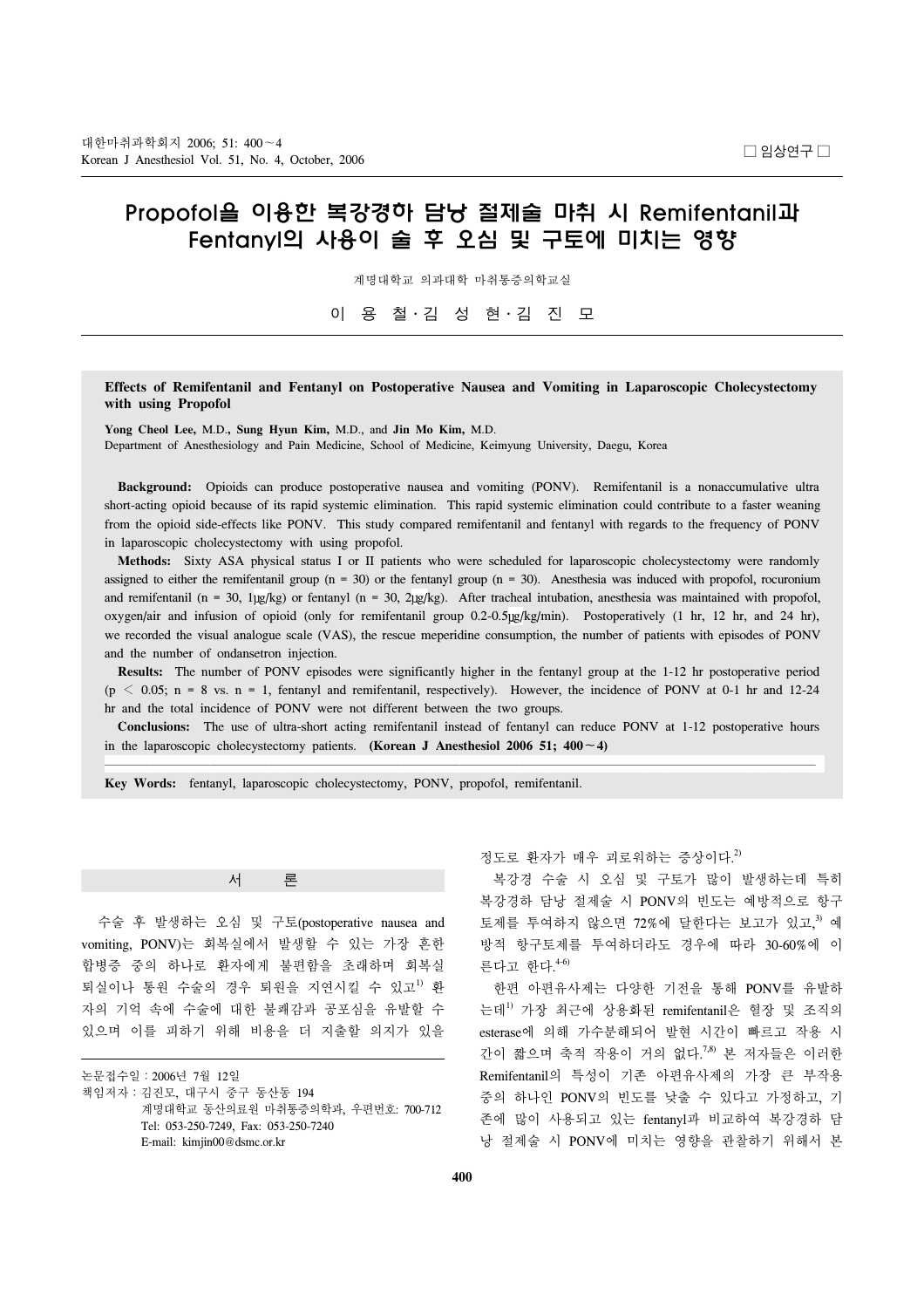연구를 진행하였다.

#### 대상 및 방법

 본 연구는 병원 윤리 위원회의 심의를 거친 후 환자 및 보호자에게 충분한 설명과 동의를 얻은 후 시행하였다.

 미국마취과학회 신체 등급 분류 1, 2에 해당하는 선택적 복강경하 담낭 절제술을 받는 60명의 환자를 대상으로 연 구를 시행하였다. 18세 이하 또는 65세 이상, 비만(이상적 체중의 20% 초과), 기존의 심폐질환이나 간질환, 뇌신경계 질환, 내분비 질환이나 신장질환을 가진 환자, 임신 중이거 나 수유 중인 환자, 연구 중에 사용된 약제에 과민반응을 보인 환자, 수술 전 1주일 이내에 항구토제를 투여한 환자, 수술 후 오심 및 구토나 멀미의 기왕력이 있는 환자 등은 연구 대상에서 제외하였다.

 모든 환자에게 수술 1시간 전에 마취전처치로 glycopyrrolate 0.2 mg을 근주하였고 수술실에 도착해서 마취유도 시 환자 감시 장치(IntelliVue MP50 Anesthesia, Philips, Boeblingen, Germany)로 심전도, 맥박산소측정기, 비침습적 자동혈압기를 부착하였다.

 환자를 환자기록지 번호 분류에 따라 무작위로 선택하여 수술 중 remifentanil을 이용한 군(R군, n = 30)과 fentanyl을 이용한 군(F군, n = 30)으로 구분하였다.

F군에서는 fentanyl 2 ug/kg을 정주하고 1% propofol 2 mg/kg 로 의식소실을 유발한 후 rocuronium bromide 0.8 mg/kg를 투 여하고 기관내삽관 후 propofol 5-7 mg/kg/hr를 syringe pump (Terufusion Syringe pump STC-527, TERUMO, Tokyo, Japan)를 이용하여 연속정주하였고, R군에서는 1% propofol 2 mg/kg로 의식소실을 유발하고 rocuronium bromide 0.8 mg/kg를 투여한 후 remifentanil 1µg/kg를 30초에 걸쳐 천천히 정주하고 기관 내삽관을 하였으며 propofol 5-7 mg/kg/hr와 remifentanil 0.2

| <b>Table 1.</b> Demographic Characteristics and Anesthesia Data |  |
|-----------------------------------------------------------------|--|
|-----------------------------------------------------------------|--|

|                                         | Fentanyl group<br>$(n = 30)$ | Remifentanil group<br>$(n = 30)$ |
|-----------------------------------------|------------------------------|----------------------------------|
| Age $(yr)$                              | $50.9 \pm 13.0$              | $55.2 \pm 8.6$                   |
| Sex (M/F)                               | 12/18                        | 12/18                            |
| Weight (kg)                             | $65.7 \pm 11.2$              | $63.6 \pm 8.3$                   |
| Height (cm)                             | $160.9 \pm 9.0$              | $161.4 \pm 8.6$                  |
| No. of patients<br>with smoking history | 11                           | 9                                |
| Anesthesia duration (min)               | $62.4 \pm 11.2$              | $59.0 \pm 10.3$                  |
| Time of awakening (min)                 | $6.4 \pm 2.1$                | $6.0 \pm 3.1$                    |
| Extubation time (min)                   | $6.7 \pm 2.9$                | 6.1 $\pm$ 2.7                    |

Values are mean  $\pm$  SD or number of cases.

이용철 외 2인:Remifentanil과 Fentanyl의 술 후 오심, 구토

-0.5ug/kg/min을 연속정주하였다. 두 군 모두 N<sub>2</sub>O는 사용 하지 않고 air와 O2를 각각 1.5 L/min 로 사용하였고 호기말 이산화탄소 분압 측정기(IntelliVue MP50 Anesthesia, Philips, Boeblingen, Germany)로 호기말 이산화탄소 분압이 34-38 mmHg로 유지되도록 일회호흡량을 8-10 ml/kg, 호흡수를 8 -12회/분의 범위에서 조절하였다. 평균 동맥압과 심박수는 마취 전 기본값의 30% 내외의 범위로 유지시키면서 propofol 과 remifentanil의 투여 용량을 조절하였다.

 수술이 끝날 무렵 총 마취시간, 각성 시간과 발관 시간 등을 측정하여 기록하였다.

 연구에 이용된 약의 종류를 모르는 회복실 전담 마취과 의사 1명이 환자의 상태를 관찰하거나 환자와의 면담을 통 해서 수술 후 회복실에서의 1시간 동안, 그리고 병실로 이 송되어 수술 후 12시간 후, 24시간 후에 각각 통증의 정도 를 VAS (visual analogue scale) score로 측정하였고 오심과 구토의 유무를 파악하였다. 환자가 오심을 30분 이내에 반 복적으로 호소하거나 구토를 할 경우에는 ondansetron 4 mg 을 투여하였다. 수술 후 진통을 위해서는 VAS 점수가 4 이 상인 경우 0.5 mg/kg의 meperidine을 투여하였고 meperidine 투여 후에 발생한 오심과 구토를 별도로 기록하였다.

 통계적 처리는 SPSS 프로그램(version 12.0)의 independentsamples t test 및 Chi-square test를 이용하였고, P 값이 0.05 미만인 경우를 통계학적 유의성이 있는 것으로 판정하였다.

결 과

 각 군 간에 환자의 연령, 성별, 체중과 신장, 흡연력에는 서로 유의한 차이가 없었고, 총 마취 시간과 수술 후 마취 약제 투여 중단 후 각성까지 걸린 시간, 튜브 발관 시간에 도 두 군 간 차이가 없었다(Table 1).

 수술 후 측정한 통증에 대한 VAS 점수는 회복실에서와 수술 후 12시간 후, 수술 후 24시간 후에서 모두 각 군 간 에 유의한 차이를 보이지 않았다(Table 2).

 PONV의 발생 빈도는 시간대별로 회복실에서 수술 후 1시 간 까지는 F군과 R군에서 각각 4명, 3명으로 유의한 차이가 없었고, 수술 후 12시간에는 F군이 8명(26.7%), R군이 1명

|  |  |  |  |  | <b>Table 2.</b> Visual Analogue Scale for Postoperative Pain |  |
|--|--|--|--|--|--------------------------------------------------------------|--|
|--|--|--|--|--|--------------------------------------------------------------|--|

|                                     | Fentanyl group<br>$(n = 30)$ | Remifentanil<br>group $(n = 30)$ |
|-------------------------------------|------------------------------|----------------------------------|
| At recovery room $(0-1 \text{ hr})$ | $4.2 \pm 2.0$                | $4.6 \pm 1.8$                    |
| 1-12 hr after operation             | $3.3 \pm 1.5$                | $3.2 \pm 1.2$                    |
| 12-24 hr after operation            | $2.0 \pm 1.2$                | $2.1 \pm 0.7$                    |

Values are mean  $\pm$  SD.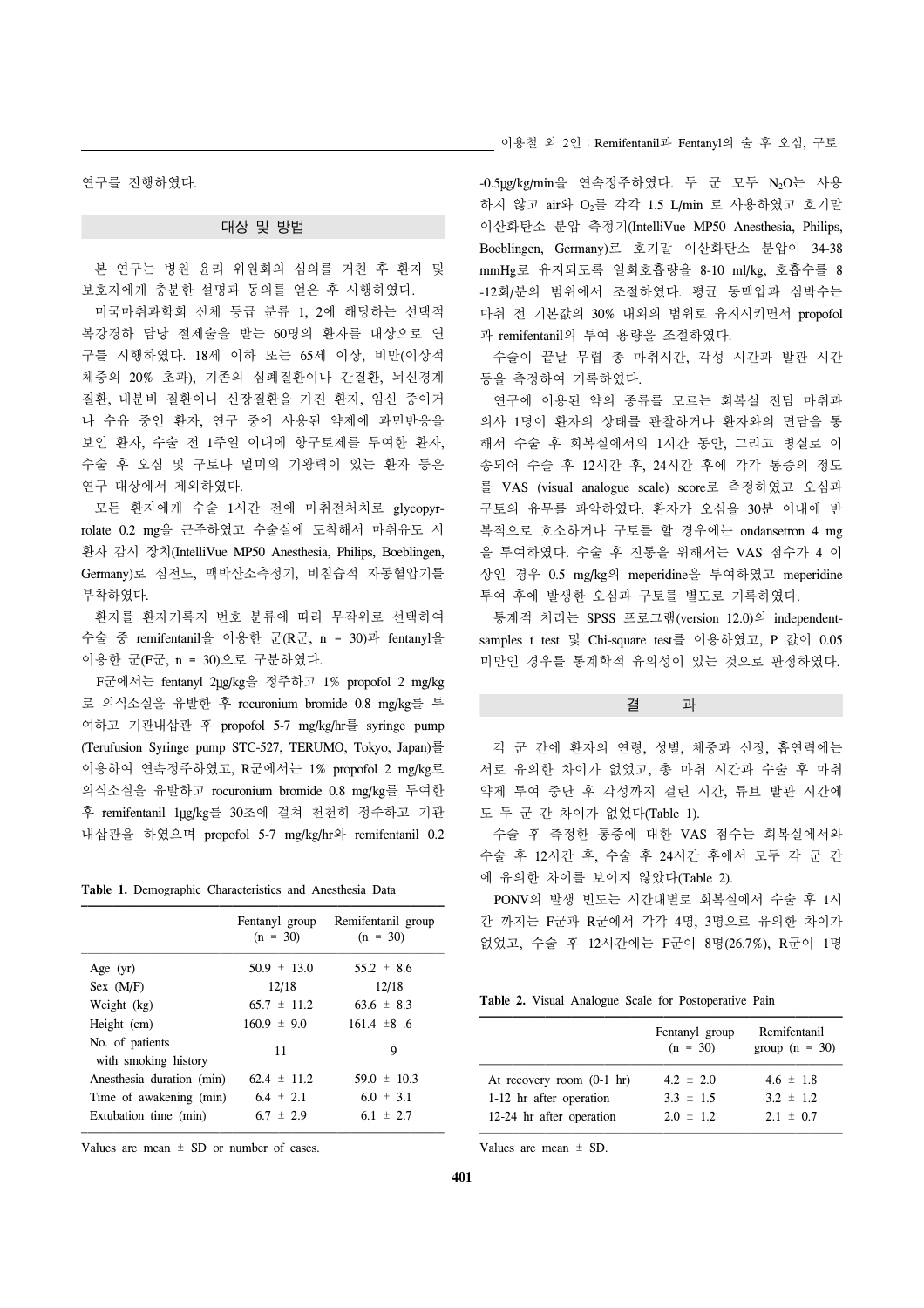**Table 3.** Incidence of Postoperative Nausea and Vomiting

|                                     | Fentanyl group<br>$(n = 30)$ | Remifentanil<br>group $(n = 30)$ |
|-------------------------------------|------------------------------|----------------------------------|
| At recovery room $(0-1 \text{ hr})$ | 4 $(13.3\%)$                 | $3(10.0\%)$                      |
| 1-12 hr after operation             | 8 $(26.7%)$ *                | $1(3.3\%)$                       |
| 12-24 hr after operation            | 2(6.7%)                      | $0(0\%)$                         |
| Total PONV incidence                | $9(30\%)$                    | $3(10\%)$                        |

Values are number of cases. PONV: postoperative nausea and vomiting. \*p < 0.05 compared to remifentanil group.

(3.3%)으로 F군에서 통계적으로 유의하게(P = 0.026) 높은 PONV의 발생 빈도를 나타내었다. 수술 후 24시간에는 F군 과 R군에서 각각 2명, 0명으로 빈도가 낮고 두 군 간 유의 한 차이가 없었다. 총 PONV 발생빈도는 F군에서 9명(30%), R군에서 3명(10%)으로 F군이 R군에 비해 많이 발생하였으 나 두 군 간 통계적 유의성은 수술 후 12시간에만 볼 수 있었다(Table 3). 수술 후 오심을 반복적으로 호소하거나 구 토를 하여 항구토제인 ondansetron이 투여된 경우는 F군에서 4명, R군에서 2명으로 두 군 간에 유의한 차이를 보이지 않 았고, 1회 투여로 모두 증상이 완화되었다.

 한편 수술 후 VAS 점수가 4 이상이 되어 통증 조절을 위 해 meperidine을 투여한 경우는 F군과 R군에서 각각 11명, 14 명으로 유의한 차이가 없었고 meperidine 투여 후에 PONV가 발생한 경우도 두 군에서 각각 2명으로 유의한 차이가 없 었다. 그 외 아편유사제에 의해 생길 수 있는 호흡억제, 가 려움증, 배뇨 장애 등은 관찰되지 않았다.

고 찰

 본 연구에서는 propofol을 이용한 복강경하 담낭 절제술 시 remifentanil을 사용한 군에서 fentanyl을 사용한 군보다 PONV의 발생 빈도가 낮은 것으로 나타났고, 특히 수술 후 1-12시간에 통계적 유의성이 있었다. 그리고 총 마취 시간 과 마취의 회복, VAS 통증 점수, 수술 후 ondansetron과 meperidine의 투여 횟수는 차이가 없었다.

 PONV를 유발하는 인자들에 대해서는 많은 연구가 있어 왔는데1) 복강경 수술, 산부인과 수술, 두경부 및 이비인후 과 수술, 안과 수술 등의 수술 부위나 방법에 관한 인자,<sup>9</sup> 주술기에 사용되는 마취약제 및 아편유사제의 사용, 장시간 마취 등의 마취에 관한 인자, 연령, 성별, 비만, 불안감, 흡 연력, 멀미나 수술 후 오심, 구토의 과거력 등 환자에 관한 인자 등이 PONV의 발생 빈도를 높이는 인자로 알려져 있 다. 10-12)

본 실험 대상인 복강경하 담낭 절제술은 높은 PONV의

빈도를 보이므로 이를 예방하기 위해서 주 마취제로 흡입 마취제를 사용하는 대신에 propofol과 같은 정맥마취제를 사 용하여 TIVA (total intravenous anesthesia)를 실시하고, 보조 적으로 사용되는 아편유사제를 다양하게 시도해 보거나 사 용을 줄이고, 여러 가지 항구토제 요법을 사용해 볼 수 있 다.

 본 실험에서는 복강경하 담낭 절제술의 높은 PONV를 줄 이기 위해 propofol을 기본 마취제로 사용하였는데 propofol 은 PONV를 감소시키는 효과가 있다고 알려져 있으며<sup>13,14)</sup> 흡입마취제를 이용한 경우보다 마취 시에 PONV가 더 적게 발생한다는 보고들이 있고15-17) 화학 요법 시 오심을 치료하 기 위해 사용되기도 하며<sup>18)</sup> 수면 용량 이하에서 PONV를 억제 시키는 효과를 내기도 한다. 19)

 한편 아편유사제는 다양한 기전을 통해 PONV를 유발한 다. 뇌줄기(brain stem)의 화학수용체 유발영역(chemoreceptor trigger zone, CRTZ)에 대한 직접적인 작용, 운동 유발성 오 심에 대한 전정기관(vestibular organ)의 감작(sensibilization), 위장관 분비의 증가, 위운동성 지연, 위배출 지연 등이 그 것이다. 1)

 본 연구에서는 remifentanil과 fentanyl을 비교하여 remifentanil이 PONV의 빈도가 더 낮음을 보였다. 기존의 몇몇 연 구에서도 remifentanil 같은 초단기 작용 아편유사제는 PONV 에 영향을 미치지 않거나 다른 아편유사제에 비해 PONV의 빈도가 낮다고 보고하였다. Dershwitz 등은<sup>20)</sup> propofol을 이 용한 TIVA 시 remifentanil이나 alfentanil과 같은 단기 작용 아편유사제는 PONV의 큰 위험요소로 작용하지 않고 예방 적 항구토제를 투여하지 않고도 PONV의 빈도가 높지 않다 고 주장하였다. Rognas와 Elkjaer는<sup>21)</sup> 통원 환자의 복강경하 여성 불임수술에서 propofol과 remifentanil의 조합이 propofol 과 fentanyl 또는 alfentanil의 조합에 비해 술 후 통증의 정 도는 비슷하면서 술 후 오심의 빈도가 낮다고 보고하였고, Cortinez 등은<sup>22)</sup> 체외충격파쇄석술 시 목표 농도 조절 주입 에 의한 의식하 진정 요법에서 fentanyl 군에서 remifentanil 군보다 PONV와 호흡억제, 진정작용이 더 많이 나타났다고 발표하였다. Rama-Maceiras 등은<sup>23)</sup> propofol을 이용한 성형외 과 수술 시 아편유사제로 remifentanil을 사용했을 때 fentanyl 에 비해서 수술 후 통증 정도나 마취 회복 등에 영향을 미 치지 않으면서 PONV가 덜 발생하고 항구토제의 필요성도 감소한다고 보고하였다.

 반면, remifentanil의 사용이 다른 아편유사제와 비교하여 PONV에 차이가 없거나 오히려 높다고 보고한 경우도 있었 다. Lee 등은24) 복강경하 난소종괴 제거술을 받는 부인과 환자에서 sevoflurane을 이용한 균형마취 시 remifentanil이 fentanyl에 비해 환자의 각성 시간이 약간 단축되기는 하지만 수술 직후 회복실에서 PONV가 더 많이 발생했다고 발표하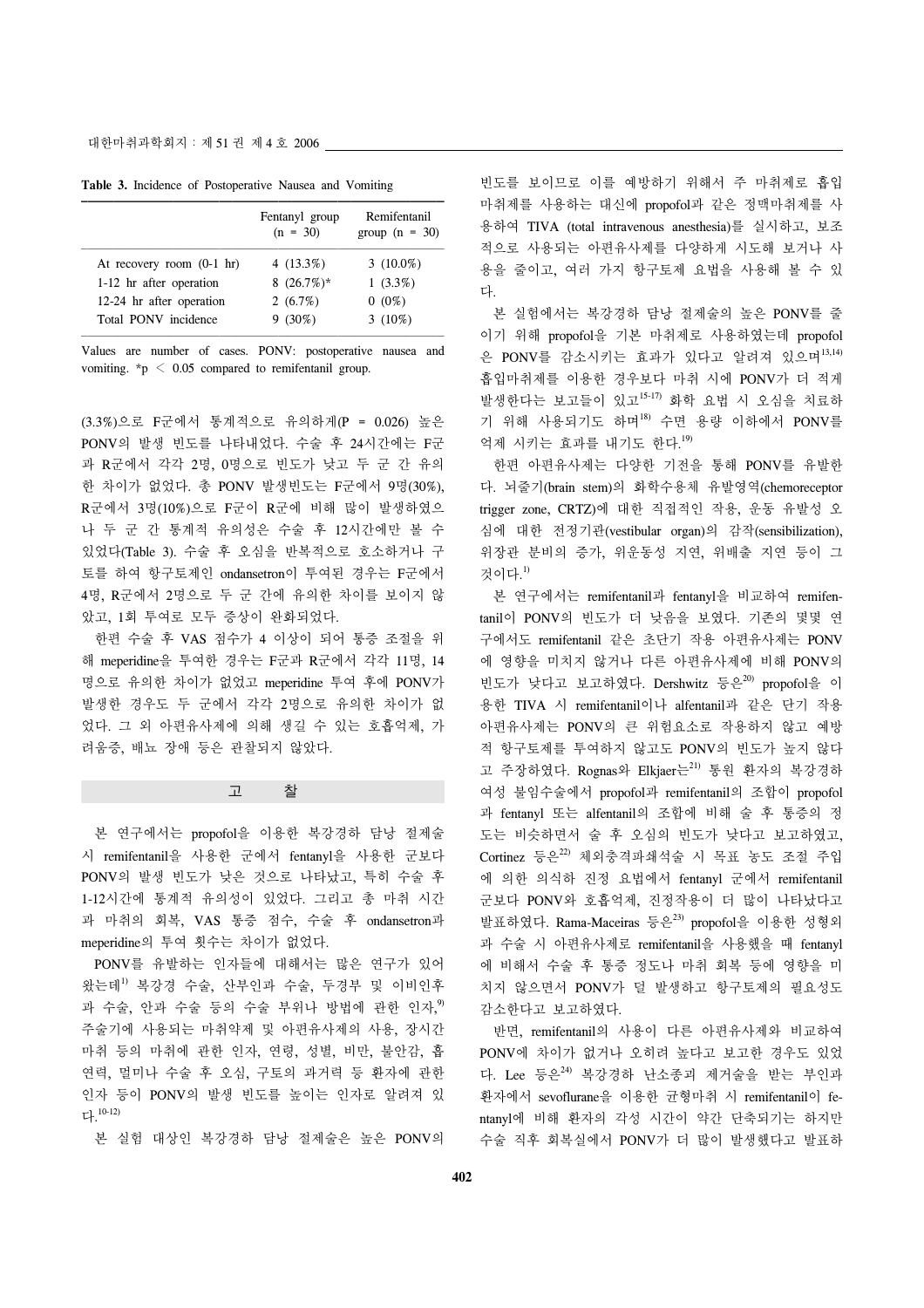였는데 그 이유로 remifentanil 군에서 수술 직후 심한 통증 이 PONV의 발생률을 증가시킨 것으로 예상하였다. Gaszynski 등은25) propofol을 이용한 개복 Roux-en-Y 우회술을 시 행받는 심한 비만 환자에서 remifentanil이 alfentanil이나 fentanyl에 비해 술 후 통증이 심하고 PONV도 더 많이 발 생한다고 보고하였다. 이 경우는 개복수술에 해당되어서, 작용시간이 짧고 체내 제거가 빠른 remifentanil을 이용한 군 에서 수술 후 통증이 심하고 추가로 투여되는 진통제의 양 이 많아서 PONV도 증가한 것으로 예상된다.

 본 연구 결과가 remifentanil과 다른 아편유사제를 비교한 기존의 연구들과 비교해 흥미로운 점은 remifentanil이 회복 기간의 특정 시기에만 PONV에 차이를 가져왔다는 점이다. 연구 결과상 PONV의 발생을 시간대별로 살펴보면 첫번째, 회복실에서 수술 후 1시간까지는 두 군 모두 PONV의 발생 빈도가 그다지 높지 않은데 이것은 주 마취 약제로 사용된 propofol의 항구토 작용에 의한 영향 때문이라고 생각되고 두번째, 수술 후 1시간에서 12시간까지는 fentanyl 군에서 remifentanil 군에 비해 월등히 높은 빈도로 나타나는데 이유 로는 fentanyl의 체내 제거 시간이 remifentanil에 비해 느리기 때문이라고 생각된다. 본 연구에서는 소요 시간이 비교적 짧 은 수술을 대상으로 하였기 때문에 fentanyl을 마취 유도 시 일회 정주만 하였지만 만약에 remifentanil처럼 수술 중에도 연속 정주를 할 경우에는 PONV의 빈도가 더 높게 나타나 리라 예상된다. 마지막으로 세번째, 수술 후 12시간에서 24 시간까지 PONV의 빈도가 매우 낮은 것은 두 약제 모두 PONV에 미칠 수 있는 영향이 소멸되었기 때문이라고 생각 할 수 있다. 각 시간대별로 또 총 빈도에서 fentanyl 군이 remifentanil 군보다 PONV의 발생 빈도가 높지만 특별히 수 술 후 1시간에서 12시간까지가 가장 차이가 크고 통계적으 로 유의성을 보였다.

 본 연구에서는 아편유사제 외에 PONV의 발생에 영향을 미치는 다른 요소들의 군 간 차이를 배제하기 위하여 노력 하였다. PONV의 발생에 영향을 미치는 요인으로 수술 부 위나 방법에 관한 것 외에도 수술 후 통증 자체가 PONV를 일으킬 수 있고 $^{26}$  마취 시간, 성별, 비만, 수술 후 통증 조 절을 위해서 추가로 투여되는 아편유사제, N2O의 사용 여 부, 27,28) 흡연력, 멀미(motion sickness)의 기왕력 등도 영향을 미칠 수 있다. 본 연구에서는 두 군에서 나이와 성별, 마취 시간 등에 차이를 보이지 않았고 두 군 모두에서 PONV의 발생 증가 요인인 비만 환자와 멀미 및 PONV의 기왕력이 있는 환자를 연구 대상에서 제외시켰으며 N2O를 사용하지 않았다. 그리고 추가로 이용된 meperidine의 투여 횟수, meperidine 투여 후의 PONV 발생 빈도에서 두 군 간 차이 를 보이지 않았다. 또한 흡연력을 가진 환자수도 두 군 간 차이가 없었다. 그러므로 두 군 간의 PONV의 발생 빈도의

이용철 외 2인:Remifentanil과 Fentanyl의 술 후 오심, 구토

차이에 영향을 주게 된 요인이 비교적 fentanyl과 remifentanil 로 국한된다고 할 수 있겠다.

 그러나 저자들은 본 연구의 몇가지 문제점을 발견하였는 데 첫째, propofol이 항구토 효과를 지니는데도 불구하고 투 여된 양을 정확히 측정하여 두 군 간에 비교하지 않았고 둘째, 수술 전 불안 정도와<sup>1,29)</sup> 여성의 경우 월경 주기도<sup>30,31)</sup> PONV에 영향을 미칠 수 있는데 이러한 요인을 확인하지 않았다는 점이다. 또 PONV의 심한 정도를 등급으로 나누 지 않고 단순히 빈도만을 조사한 것도 연구의 취약점이라 고 할 수 있겠다.

 다른 참고 문헌의 보고에3,4,6) 비하여 PONV의 발생 빈도 가 전반적으로 낮게 나타난 것은 주 마취약제로 흡입 마취 제가 아닌 항구토 효과를 지닌 propofol을 이용하였고 N<sub>2</sub>O 를 사용하지 않았으며 수술 시간이 50분, 총 마취 시간이 60분 내외의 비교적 짧은 수술이었기 때문이라고 생각된다. 그리고 PONV의 위험 인자라고 할 수 있는 비만 환자와 멀 미 및 오심 구토의 기왕력이 있는 환자는 연구 대상에서 제외시킨 것도 큰 이유로 생각된다.

 본 연구에서 두 군 간에 마취 회복 시간이 비슷한 것은 fentanyl을 연속 정주한 것이 아니라 마취 유도 시에만 일회 정주했기 때문이라 생각된다. 그리고 remifentanil은 반감기 가 짧고 체내에서의 제거가 매우 빨라서 수술 후에 통증이 심하다는 것이 하나의 문제점으로 지적되기도 하는데8,32) 본 연구에서 fentanyl을 사용한 군과 비교하여 remifentanil을 사 용한 군이 수술 후 VAS score와 아편유사제의 요구량도 비 슷한 것은 개복 수술이 아닌 복강경하 담낭 절제술로서 상 대적으로 수술 후 통증을 적게 유발하는 수술이기 때문인 것으로 생각된다.

 결론적으로 복강경하 담낭 절제술과 같은 비교적 짧고 간단하지만 PONV의 발생 빈도가 높은 수술에서 기존에 많 이 사용하고 있는 fentanyl 대신 remifentanil을 사용하여 마 취의 회복과 수술 후 통증에 미치는 영향 없이 PONV의 발 생을 줄일 수 있었다.

## 참 고 문 헌

- 1. Watcha MF, White PF: Postoperative nausea and vomiting. It's etiology, treatment, and prevention. Anesthesiology 1992; 77: 162-84.
- 2. Gan T, Sloan F, Dear Gde L, El-Moalem HE, Lubarsky DA: How much are patients willing to pay to avoid postoperative nausea and vomiting? Anesth Analg 2001; 92: 393-400.
- 3. Naguib M, el Bakry AK, Khoshim MH, Channa AB, el Gammal M, el Gammal K, et al: Prophylactic antiemetic therapy with ondansetron, tropisetron, granisetron and metoclopramide in patients undergoing laparoscopic cholecystectomy: a randomized, doubleblind comparison with placebo. Can J Anaesth 1996; 43: 226-31.